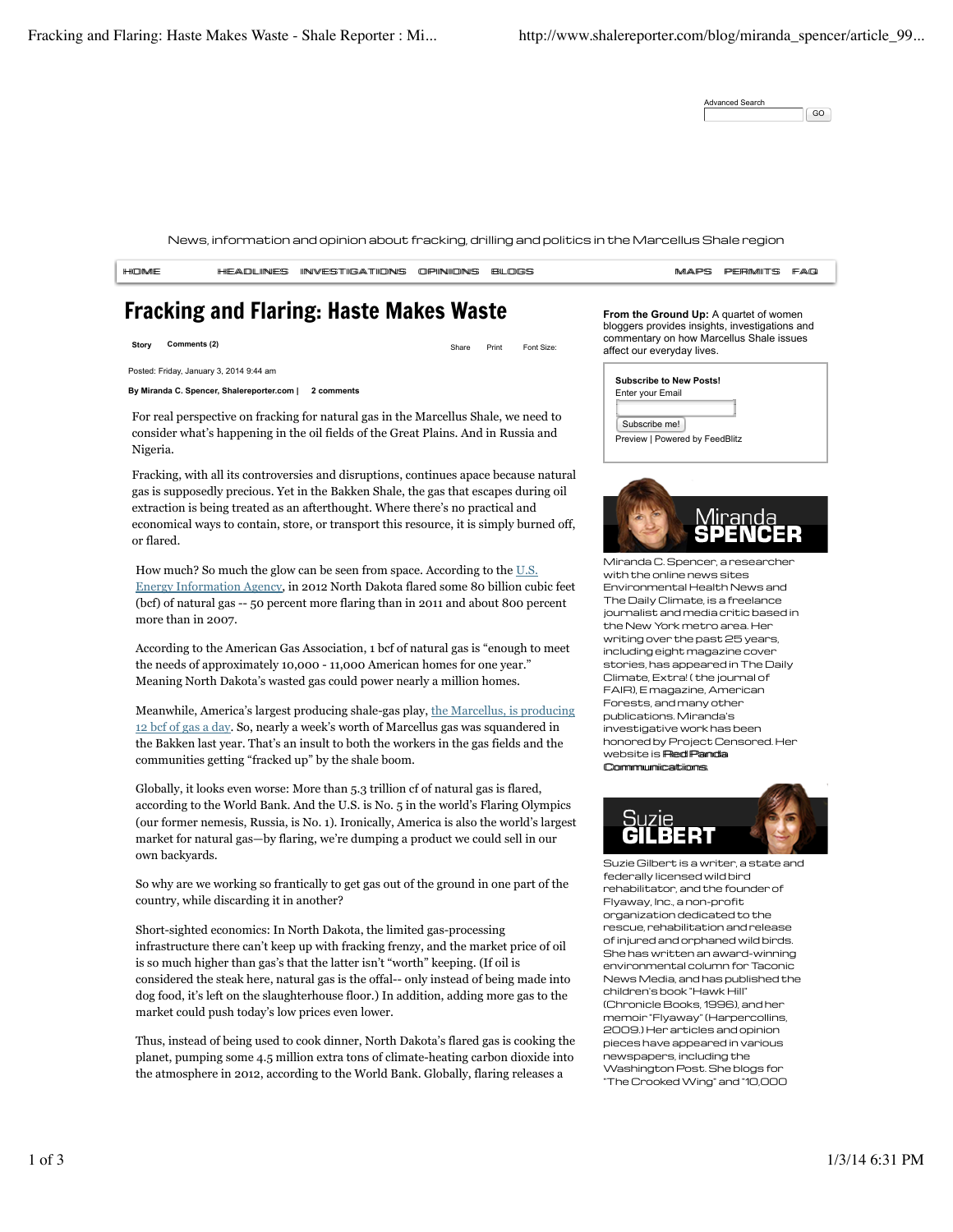total of 400 million tons of CO2. That's an astounding amount of wasted gas.

Flaring is also a waste of money: In 2012, a group of 37 investors with \$500 billion in assets wrote to 21 of the energy industry's largest players, warning them to cut flaring. They complained that the "natural gas flared each day in North Dakota [in 2011] represents approximately \$110 million in lost revenue."

No doubt realizing this, North Dakota's governor announced last fall that an 80-mile-long natural gas pipeline will be laid in the Bakken–although with production of 1 billion cf per day and capacity of only 126 million cf per day, will it be able to keep up?

The practice of flaring is a form of systemic denial. One writer even called it a "crime against humanity". Fossil fuels are finite, and there is no room in the atmosphere for extra greenhouse gases. We can't afford to let gas go up in smoke.

© 2014 Shale Reporter . All rights reserved. This material may not be published, broadcast, rewritten or redistributed.

**Discuss** Print

Posted in Miranda spencer on *Friday, January 3, 2014 9:44 am.*

#### **More From This Site**

- **Key gas drilling health study collecting Pa. data**
- **Study: Few Americans understand fracking**
- **Northeast Ohio fracking ban backers to try again**
- **Pa. files for reconsideration of Act 13 decision**
- **Ohio energy production rising as wells increase**

#### **From Around The Web Every Cancer Patient Needs to Know These Five**

- **Revolutionary Treatments (Envita) Foods That Could be Causing an Irregular**
- **Heartbeat (Slideshows Heart Disease)**
- **The Best and Worst Covers of the Year (Modamob)**
- **What's Worse Than A Kid On A Leash? This. (Nick Mom)**
- **This Haircut Is Unforgivable (Nick Mom)**

Recommended by

Birds" and has been profiled in both the New York Times and on Andrew C. Revkin's New York Times blog, Dot Earth.



Tara's academic work and pursuits are focused on eco-feminism and ethics. Tara has been featured on AOL's Patch.com as a weekly columnist, Moxie Momma, exploring social concerns and parenting strategies. Writing articles on lifestyle, entertainment and local travel, Tara has been a regular contributor to the Bethlehem, Hellertown and Upper Saucon Patch. As a research and investigative journalist, Tara's work is regularly featured in the Elucidator Magazine. A specialist in the technical fields of psychology, philosophy and theology, Tara also teaches classes on Ethics and Moral Dilemmas, Death and Dying, World Religions, and Introduction to Philosophy.



Kimberley Sirk is in communications in the healthcare industry. She is also the features editor for Drug Discovery News, which reports on issues, trends and product development in the pharmaceutical industry. She has more than 15 years of experience in a broad range of professional positions, including newspaper journalism, university public relations and county government management.



**3 Be Truthful.**<br> **3 Don't knowingly lie about** anyone or anything.

- **4 Be Nice.**<br>**4 No racism, sexism or any sort** of -ism that is degrading to another person.
- **5 Be Proactive.**<br> **5** Use the 'Report' link on each comment to let us know of

## **6 Share with Us.**<br>**6 We'd love to hear eyewitness** accounts, the history behind an article.



### **3 comments:**



Yes, indeed, it is quite hellish. When I first saw flaring in person (in North Dakota) I